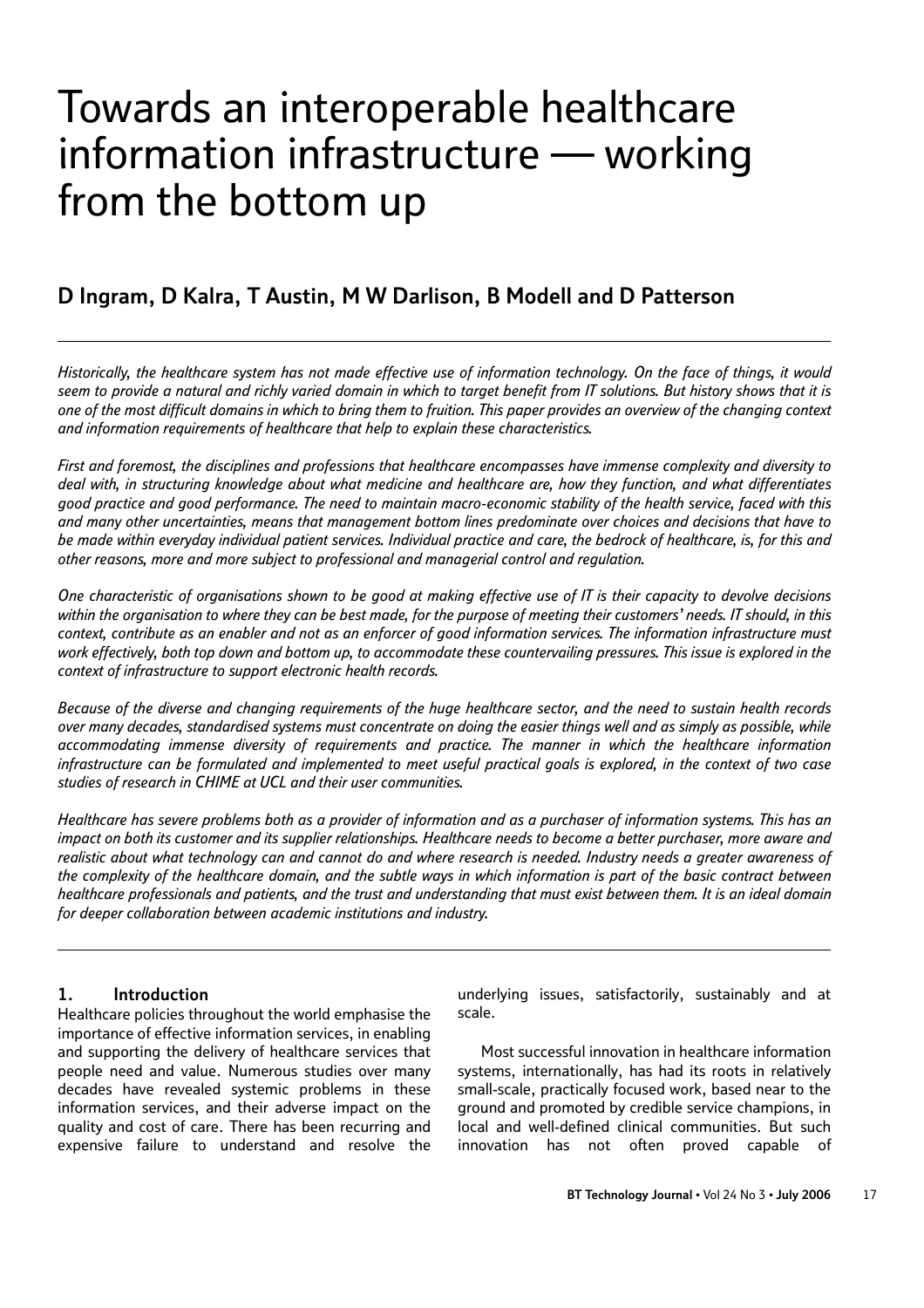dissemination more widely, from the bottom up, in large part because it lacked a common, enabling and sustained parent information infrastructure within which to evolve and grow. Creation of such an infrastructure clearly requires significant ownership, planning, investment and capability to be organised and applied, from the top down.

The term 'healthcare information infrastructure' implies a coherent and comprehensive set of information systems and services, necessary and sufficient to support the goals of healthcare services and their governance. The scale and complexity of the challenge it poses, the discipline of underpinning standards that it requires, and the depth and range of new partnerships that must be forged to tackle it, place this endeavour in a class of its own. Different national healthcare systems may require and expect different elements of supporting information infrastructure, but much will be in common, supported by industries working across national boundaries.

Some elements of healthcare information infrastructure, such as computer network services, are now generically applicable within and beyond healthcare and are supported by mature and successful industries. Hospital patient administration systems, general practice systems, and clinical applications catering to limited and circumscribed domains, have long been available as products and services, customisable to the needs of specific healthcare groups or institutions, albeit that they often still struggle to provide the resilience and adaptability that changing clinical services require.

Some ambitions, such as the much discussed generic personal electronic health record, remain aspirations, and are only slowly evolving a common understanding of the requirements to be met and a mature evidence base on which to evolve the clinical and technical standards applicable. The governmental, professional and industrial collaborations through which they must be owned and evolved, experimentally, in relevant practical contexts, are not yet adequate to the task.

A key challenge faced in the context of determined national attempts, today, to create and introduce a standardised national healthcare information infrastructure, is how to scale up the successes of local, clinical and service-driven innovations, to serve similar community needs, further afield, and yet still retain effective opportunity for local and specialist diversity of information systems, since that, too, is needed.

This paper explores the wider context of this longstanding problem, with special reference to electronic health records and international progress towards a valid and robust technical and clinical architecture for their interoperability. It describes two case studies of initiatives, led from the Centre for Health Informatics and Multiprofessional Education (CHIME) at UCL, working at local, national and international levels, which have demonstrated success in working from the bottom up. These initiatives are grounded in everyday clinical practice, which is the right place to explore a new informatics discipline applicable to innovation in the field. Only there is it possible to develop and implement innovative systems and approaches, working iteratively and experimentally, in the context of feedback from experience, and thereby also advancing the underlying discipline.

A key requirement and feature of the work exemplified by these case studies has been the strong and capable working communities developed, involving partnership among academic centres of excellence, health services, health professions, patient groups, and industry and standards bodies, nationally and internationally. The quality and staying power of these partnerships has been crucial to creating and maintaining momentum and progress.

One such community is the *open*EHR Foundation, a not-for-profit open-source software foundation established at UCL, four years ago, with former team members now based in Australia. With now approaching 80 000 references on the World Wide Web, *open*EHR has quickly grown its membership across 66 countries. Another such community is the APoGI network, dealing with informatics resources to manage and disseminate information for patients about inherited disposition to disease, with the particular example of haemoglobin gene variants. Both these communities are dedicated to sustained efforts to transform and support the capacity of patients, clinicians and health services to use electronic health records and clinical information resources effectively, in a manner which seeks to address the flexibility and diversity of current healthcare needs and to anticipate challenges of the future. Each develops and maintains a very extensive set of resources based on its research, published on the Web from CHIME, and visited many hundreds of times a day, from all over the world.

# **2. Healthcare and informatics — coevolving contexts**

Healthcare services in developed countries have evolved rapidly in scope and increased considerably in cost, over recent decades. Scientific, technological and clinical advances have transformed the scope and quality of clinical interventions and more of these are, in principle, capable of being provided from community-based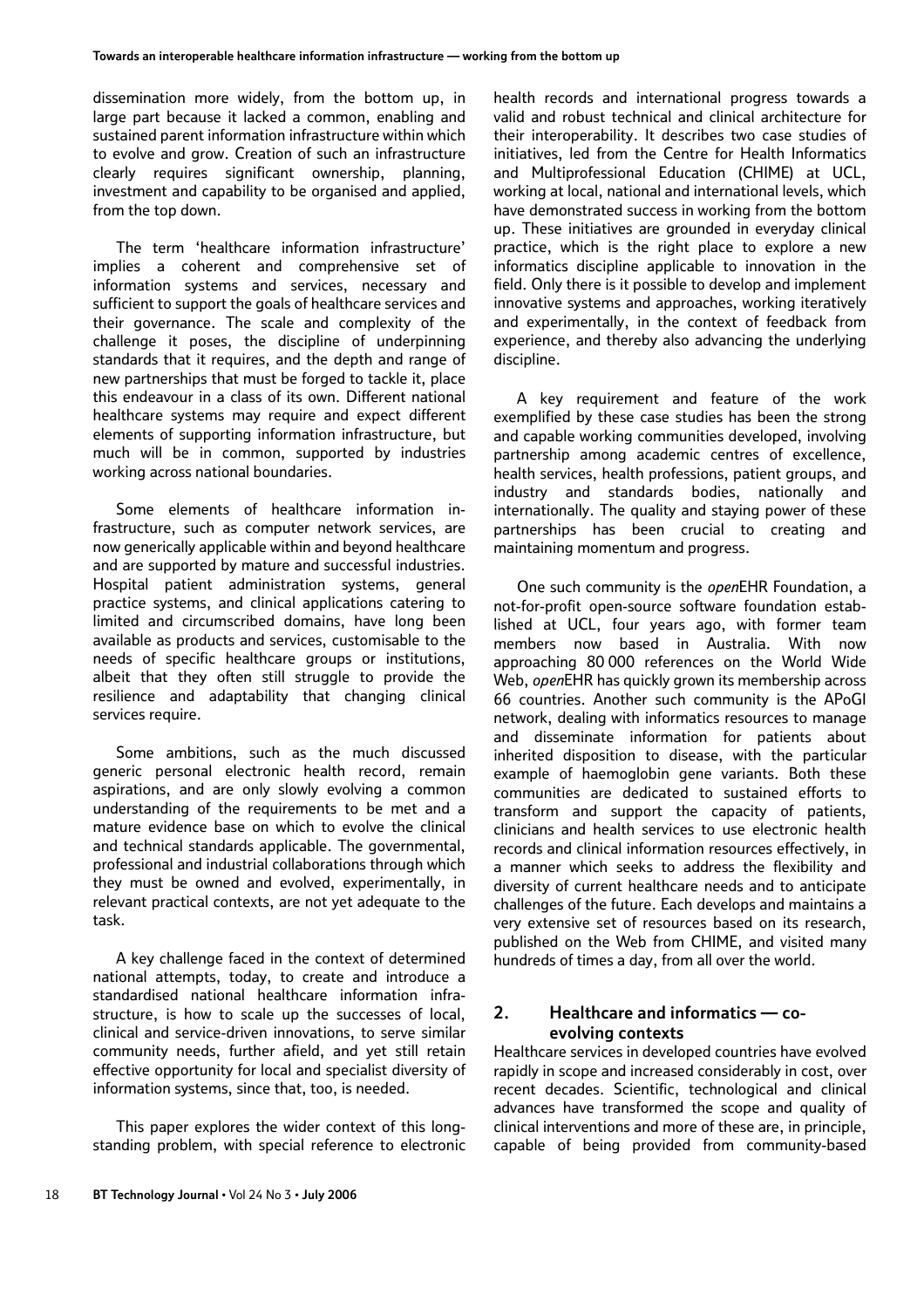services, delivered at or near to people's homes, or from mobile devices carried around by them, through the day. These trends have necessitated wide-ranging changes in the professions and organisations delivering health services, and in the management and governance of those services, throughout the healthcare system. A further factor influencing organisational change is the correspondence, in many cases, between the health and social care needs of patients and of their carers and families.

Knowledge and awareness of social and demographic determinants of health and patterns of disease, in increasingly mobile and ageing populations, have developed considerably. Government healthcare services are now under more intense external scrutiny than ever before, transforming and transformed by changing public, patient and carer attitudes, roles and expectations. Private, charitable and voluntary sector services make increasingly important and influential contributions to healthcare and policy. Patient safety, professional staff registration and deployment, and the confidential handling of personal health data have moved into an era of more exacting and prescriptive legislation and governance.

These trends have, over the same decades, paralleled spectacular evolution in basic information and communication technologies. Information has become an extremely pervasive concept, perhaps the most pervasive of our age. In a Ciba Foundation lecture in 1990, Zimmerli [1] described the transforming power of information technology. He called it '... the one and only 'horizontal technology', a technology that pervades each and every part of social life and all the other technologies, as well'. Similar words could equally well be used to describe modern medicine.

The co-evolution of informatics and medicine over the past 50 years has both reflected and influenced immense change in the requirements, scientific and technological foundations, delivery and accountability of healthcare services. Research endeavours within the healthcare domain have stimulated progress in informatics concepts and methods. For example, a highly successful, widely disseminated, and innovative approach to database technology of its time, MUMPS, had its origins in the work of an outstanding clinical pioneer, Octo Barnett, at Massachusetts General Hospital, in Boston. Correspondingly, practical efforts to develop information systems to support healthcare have prompted questions about clinical requirements, methods, quality and cost-effectiveness of services. This kind of encounter can be uncomfortable as it may sometimes reveal that we are not as capable as we might believe of articulating, in the rigorous manner that computerisation requires, what the discipline of medicine is and how it functions. That may, in turn, reveal that what we aspire to achieve is beyond current knowledge and capacity, which can also be quite an uncomfortable realisation.

Nonetheless, over time, the pushes and pulls of this co-evolution have helped to clarify and make more explicit aspects of medicine as a discipline which had not previously been confronted by the need to be clear and consistent about information and professional standards. The progress of common, computable domain vocabularies and terminologies, in the quest for valid and reliable means of coding and classifying diseases, treatments, care processes and outcomes is a good example of this kind of interaction. Through endeavours such as these, that bridge healthcare and informatics, the economic implications of healthcare's dependencies on quality of information have become ever clearer. Discipline underpinning the application of informatics concepts and methods to healthcare has evolved in a somewhat haphazard fashion, in various phases. The term 'medical computing' was adopted by the Medical Physics community, in the 1960s, when applying computers in its professional roles, for example in clinical measurement and imaging, planning and control of radiotherapy treatments and support for the administration of laboratory and other hospital services. The emergence, thereafter, of 'medical informatics', in the 1970s, signalled wider academic interest and enquiry about the relevance and application of computer science to knowledge management, record keeping and decision-making problems arising in the medical domain, in the diagnosis and treatment of patients.

'Health informatics' followed a decade later as the organisational and multi-professional scope and interrelationships of quality, information and governance issues, within the wider healthcare system, became clearer. 'Bioinformatics' established itself as a basic discipline of biology, quickly in molecular biology and, more slowly, in cell and systems biology. Information for consumers about the increasing range of health products and services available in the High Street and information about public health, have widened the health-related informatics domain still further. Health informatics and bioinformatics are now, increasingly, seen as interconnecting domains. For example, cohort studies of the genetic determinants of health require linkage between laboratory DNA analyses and personal health records. Driven by the need for consistency and coherence in the linkage of data and models from across these diverse areas, the prospects for a unified biomedical or bio-health informatics academic discipline are being explored [2].

Such a discipline is needed to underpin progress towards a more unified information infrastructure for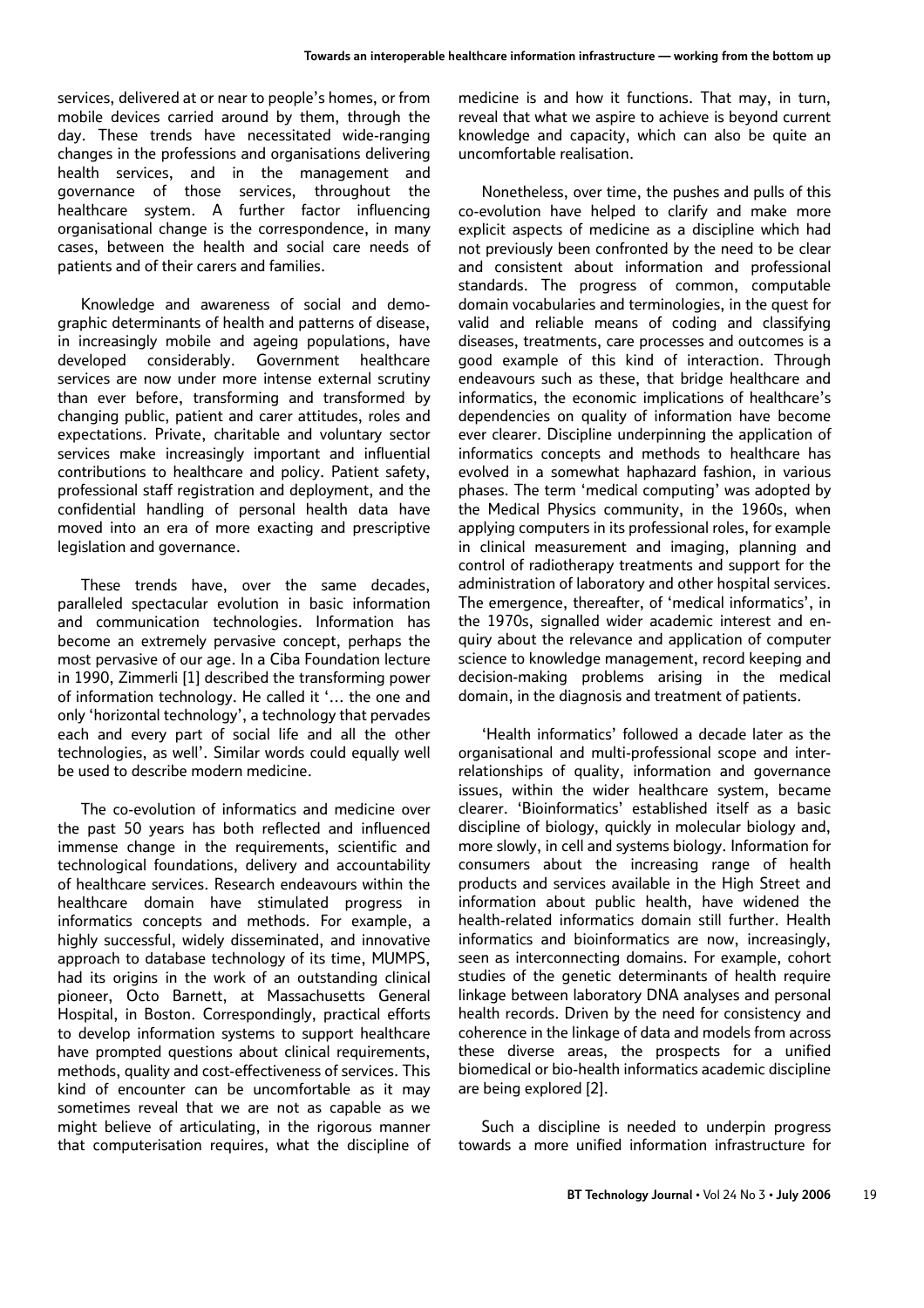both biomedical research and healthcare delivery. Healthcare information infrastructure is led, internationally, by the Connecting for Health Agency in the UK, Infoways in Canada, HCII in the USA and EHTA in Australia. Its development is paralleled, in different scientific communities, by the emergence of computational grids and data repositories, as part of international e-Science infrastructure initiatives. These are, for example, linking large-scale instruments such as the LHC at CERN or the Diamond synchrotron at Harwell, with the scientific communities across the world that use them. The data sharing initiative of the Medical Research Council (MRC) is exploring common infrastructure to support long-term cohort studies, linked with similar endeavour in the economic and social sciences.

A unified strategy embracing personal electronic health records and information management within the wider context of the needs of healthcare organisations and services is now generally recognised to be of central importance. However, healthcare is still learning how to achieve and sustain balance and interoperability of information systems dedicated across a wide spectrum, from information about the care of individual patients, as individuals (i.e. centred on their individual needs), through the particular information needs of diverse clinical specialisms, to health, performance and wellbeing statistics at a population level (i.e. centred on description and characterisation of groups). Requirements, potential solutions and wide-scale implementations continue to evolve, tuned to the diverse scales, functionalities and levels of performance required at these different levels of information systems.

The advent of portable information appliances and information utilities, available over the Internet, will progressively support pervasive and open sharing of information among citizens and healthcare professionals and enterprises. These flexible utilities will support a greater diversity in the delivery of services, requiring reappraisal of the organisational and ethicolegal boundaries, scope and regulation of the professions and services involved.

## **3. Information for health — a wicked problem**

It is not hard to find contemporary evidence of medicine and healthcare producing, working with or overloaded by poor quality records [3]. The problem is not new. An early pioneer concerned with the poor quality of records and its impact on quality of care wrote as follows.

'In attempting to arrive at the truth, I have applied everywhere for information but in scarcely an instance have I been able to obtain hospital records fit for any purpose of comparison. If they

could be obtained, they would enable us to decide many other questions besides the one alluded to. They would show subscribers how their money was being spent, what amount of good was really being done with it or whether the money was not doing mischief rather than good.'

#### Florence Nightingale, 1863

One hundred and forty years after these observations, a recent study of patients' experiences of health services across leading world economies [4] has revealed similar widespread systemic failure, today, relating to quality of information. Why is the problem so intractable and what can be done about it? Rittel and Webber [5] characterised the class of what they termed 'wicked problems':

- which are never completely solved,
- which do not have right answers, but do require good enough approaches,
- for which work towards the solution clarifies and revises understanding and definition of the problem,
- for which solutions require change in behaviour of people and groups involved,
- where there is no clear ownership of the problem, or possibility of permission to experiment towards finding a solution, or acceptance of failure in any who attempt to tackle it, or role or right of any group to judge solutions,
- where the manner in which the problem is tackled is as important as how it is tackled.

There may be another attribute  $-$  that they appear fractal in nature, giving rise to the same sorts of difficulty, confusion and distress, at whatever level or from whatever viewpoint they are observed and experienced.

Healthcare information exhibits most if not all of these attributes. Four successive national attempts, over four decades, to tame it in the NHS, motivated at successively higher levels of NHS management and Government, launched with successively higher aspirations and expectations, have dissolved into the sand after about seven years, as have many initiatives in regional or more local contexts.

Increasing pervasiveness of information technology gives rise to new problems of interoperability, confidentiality, and governance, as well as to problems of rapid technological obsolescence of component systems. Solutions to these problems are complex,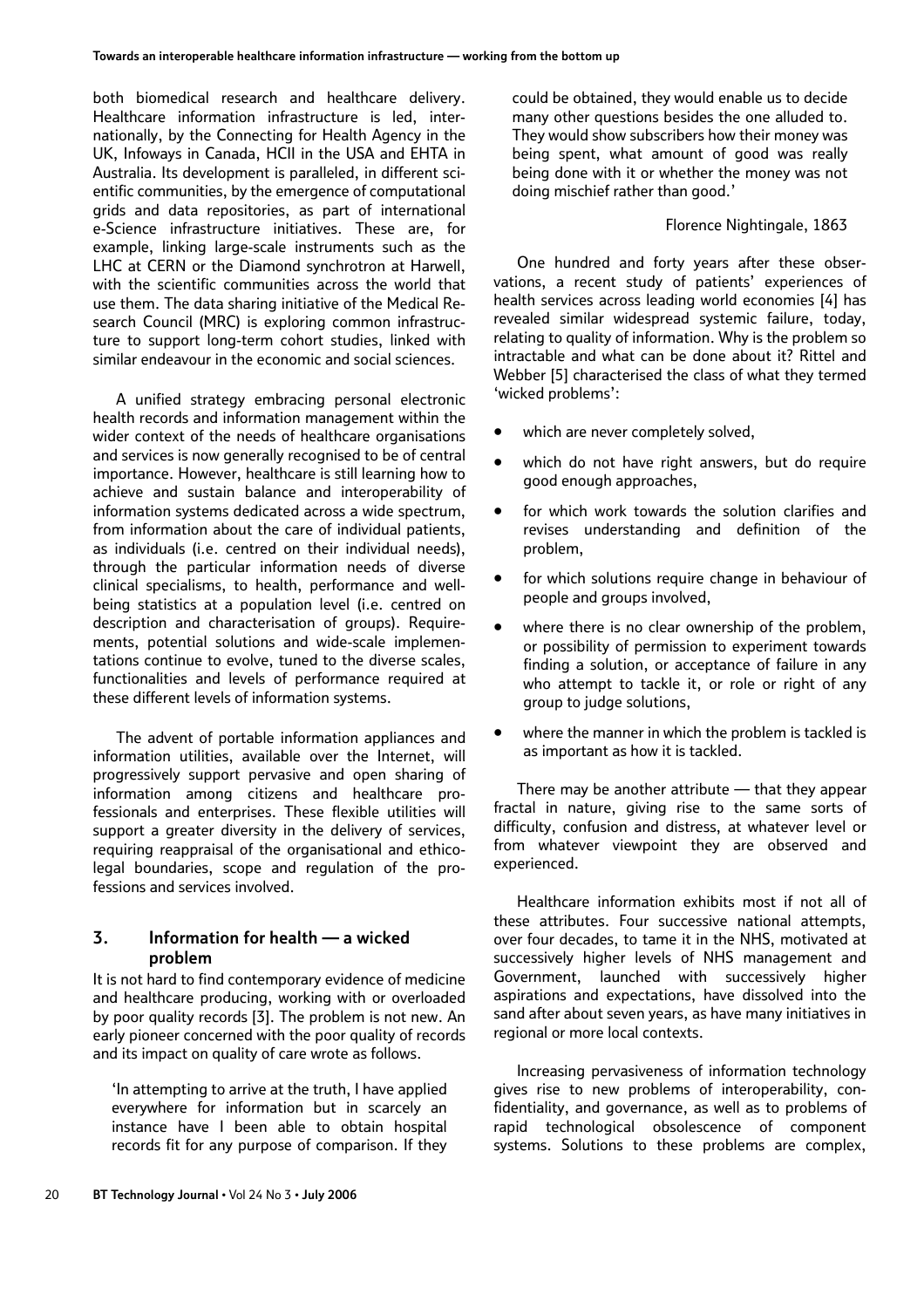reflecting different kinds of, not necessarily compatible, external constraints — available technology, legislation, funding, capability, capacity, standards. Healthcare has unique requirements in terms of the complexity and longevity of the records it must keep. It will need new kinds of standards for these if it is to be capable of sustaining benefit from its investments in information infrastructure. It still exists within a poorly defined framework of data standards, information systems and integration, and lacks a satisfactory approach to quality management. That is a clear and compelling rationale for a national approach, but one based on research evidence.

Within healthcare circles, historically, fitness for purpose of information systems has generally been seen as 'someone else's problem', until perhaps a decade or so, ago, when it rapidly became seen as almost everyone's problem! Unfortunately, problems that are unperceived and problems that are perceived everywhere can be almost equally incapacitating, suffering from either no owners, or far too many. The following reports have highlighted different issues and perspectives.

• UK Audit Commission 1995

A 1995 report of the UK Audit Commission [6] showed that in a typical UK acute hospital, 15% of money and 25% of clinical staff time was spent on information management tasks.

• European Healthcare Trends 1995

In his wide-ranging report on healthcare management trends across Europe, Rosleff succinctly expressed the goals of healthcare management as '... to maximise health gain of a community, within limited resources, by appropriate range and level of services, by monitoring on a case-by-case basis, to continuously improve care, to meet national targets for health and individual health needs' [7]. He highlighted the difference between policy, disease, healthcare system and patient perspectives on information, and the need for enhanced information infrastructure.

• Learning from Bristol 2001

In his report on the national enquiry into high death rates in children's cardiac surgery services at the Bristol Royal Infirmary, Kennedy highlighted underlying information problems, saying that '... information is the basic building block of any system of standards and quality' [8].

To relate information management to quality of healthcare, clarity and coherence is needed in what is

measured, recorded and communicated, how, in what context, why and under what governance.

Despite this seemingly self-evident proposition, understanding of the conceptual foundations of evidence, decision-making and information management, such as in health records, has not played a vital and explicit role in clinical professional education and has, historically, been strongly resisted as a proper or important area of discourse. Also, the concepts and implementations of available computerised health information systems still have many limitations and inadequacies, and are often opaque in terms of how they have been designed, implemented and validated and what knowledge they embody. This makes meaningful education about them and their safe and effective use quite difficult.

Lessons learned about quality management in other sectors, such as the airline industry have led to new ways of thinking about safe operation of complex systems, highly relevant to contemporary concerns about the safe delivery of healthcare. The management of patient safety and clinical risk is seen to be a complex, whole-system function, involving organisational structures and procedures, professional practices, skills and competencies, appropriate information and communications systems, and a culture and practice of teamwork and self-evaluation, validated through external regulation. Experience of critical incident reporting and analysis, development, implementation and evaluation of practice guidelines and prompting procedures, and handling of litigation, all have lessons for clinical records and healthcare information infrastructure.

The issues highlighted in these reports pervade the healthcare enterprise, and the time and cost associated with them are immense, recently estimated at \$80billion per annum for the US health economy alone [9]. It is surprising, therefore, that the response is still, so often, to seek to spend more money and collect more information. The core issues and grand challenges are systemic and go to the heart of how medicine thinks about and communicates about itself. There is a great need for sustained programmes of basic research to provide grounding for healthcare information infrastructure, and thereby to underpin systems that enable and support good practice. Valid research must be framed from practice as well as transferred into practice. This research is arguably as important, in terms of patient safety and economic impact, as pharmacological research that provides the scientific grounding of clinical therapeutics. It is said that it takes 17 years to take a new drug from the initial stage of observation of a novel pharmacological effect to a fully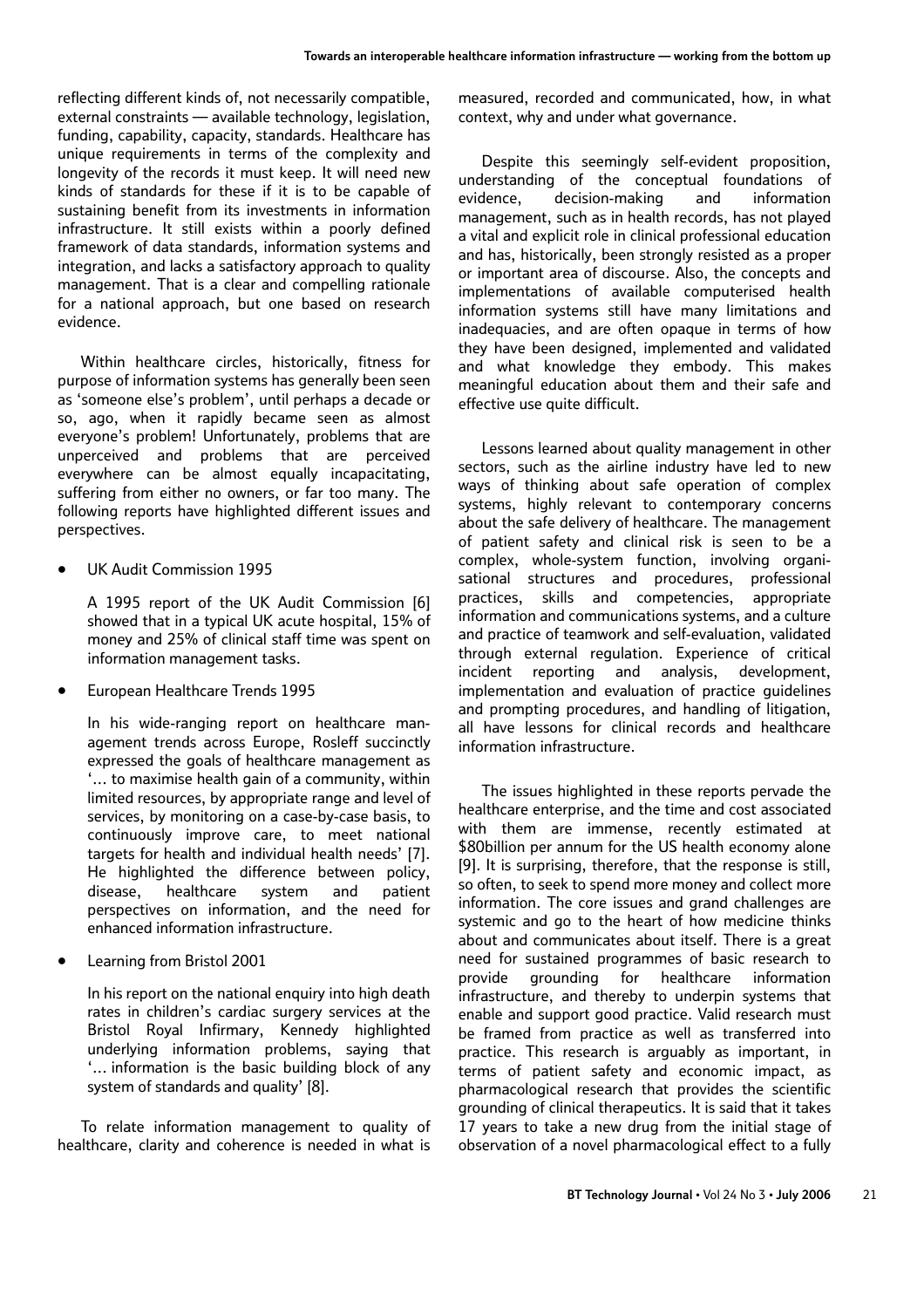evaluated and delivered product, integral with good clinical practice and education.

The lesson of experience is that where such issues are not resolved in terms of clinical requirement and method, service management and implementable technology, the technology, the most brittle domain of the three, and those who provide and support it, will indeed break and therefore become the problem.

It is not difficult to find examples of high-level policy documents about transformation of healthcare through IT [10]. It is noteworthy, though, how little the aspirational rhetoric has changed in four decades [11]. With hindsight, one can see how the wrong assumptions people from different disciplines and with different roles easily make about each other's needs and contributions can be very wasteful and damaging.

After 20 years of effort, there is now much greater international consensus on clinically focused requirements, specifications and technologies, to guide appropriate, empirically grounded standards-making processes, and thereby enable a strong, coherent product market-place.

Many countries are grappling with the generic, both grand and wicked, challenge of healthcare information infrastructure. The holy grail is the electronic health record, arguably only soluble from a combination of experiments in practical implementation, from the bottom up, linked with and informing standards-making processes and a generic information infrastructure, from the top down.

# **4. Electronic health records — a key policy objective**

At the heart of clinical practice, and therefore at the centre of the impact of healthcare information infrastructure developments at ground level, are health records. These must be, and remain, faithful to the processes and meanings they document, when:

- acquiring knowledge about specific patients (questioning, observation, measurement),
- interpreting and reasoning critically with this knowledge (in the context of many relevant scientific disciplines and technologies, personal knowledge and experience, population health needs),
- deciding upon, carrying through, monitoring, evaluating interventions (in partnership with patients, carers, teams, organisations).

The practical exigencies of clinical service delivery and healthcare management require personal clinical information to be captured, stored, processed and communicated, ensuring that this is done in an appropriate and timely manner, with consent, rigorously, confidentially and efficiently. An equally important goal is to assist, inform and guide patients and citizens in the choices and actions they make and take, about their health and healthcare needs and options. To meet such goals, health record systems must be developed and operated against clear and practical clinical, technical and managerial, as well as ethico-legal requirements and standards.

Clinical information must be aggregated and analysed at individual, group and population levels, in support of service management and also of research and development. The domain has proved extremely hard to standardise. Common standards are needed, but these cannot be fixed and absolute, and an empirical standards-making process is required in which all parties develop trust and a sense of ownership. The diversity of health and social care activities, and their supporting industries and organisations, inevitably encompasses multiple perspectives on the needs and priorities, delivery and accountability of healthcare. Hence, effective and robust standards processes, though vital, have proved very hard and timeconsuming to create and sustain.

Perhaps not surprisingly, therefore, there is no topic more central, nor more fought over, in the evolution of health information infrastructure and standards, than the electronic health record. Implemented and operational electronic health records have been commonplace for several decades. But a generic and evolving, standardised approach, meeting the needs of diverse clinical practice, has proved an extraordinarily taxing challenge, at national and international levels. The Workplan of Framework 4 of the EU in 1989 set out the aim to:

'... unify European activities by providing the means for efficient communication of medical records and knowledge so that these may be understood and compatible, thereby permitting the integration of health information systems.'

This goal has led to a huge amount of R&D and also time and debate in Europe (Centre for European Normalisation, CEN), the system suppliers community (HL7), and the International Standards Organisation. In CEN and ISO, it is currently moving slowly through successive draft standards towards common understanding — now, fortunately, based more on shared goals and empirical implementation experience. The connectivity of the record is highlighted in Fig 1, taken from Ingram et al [12], formulated fifteen years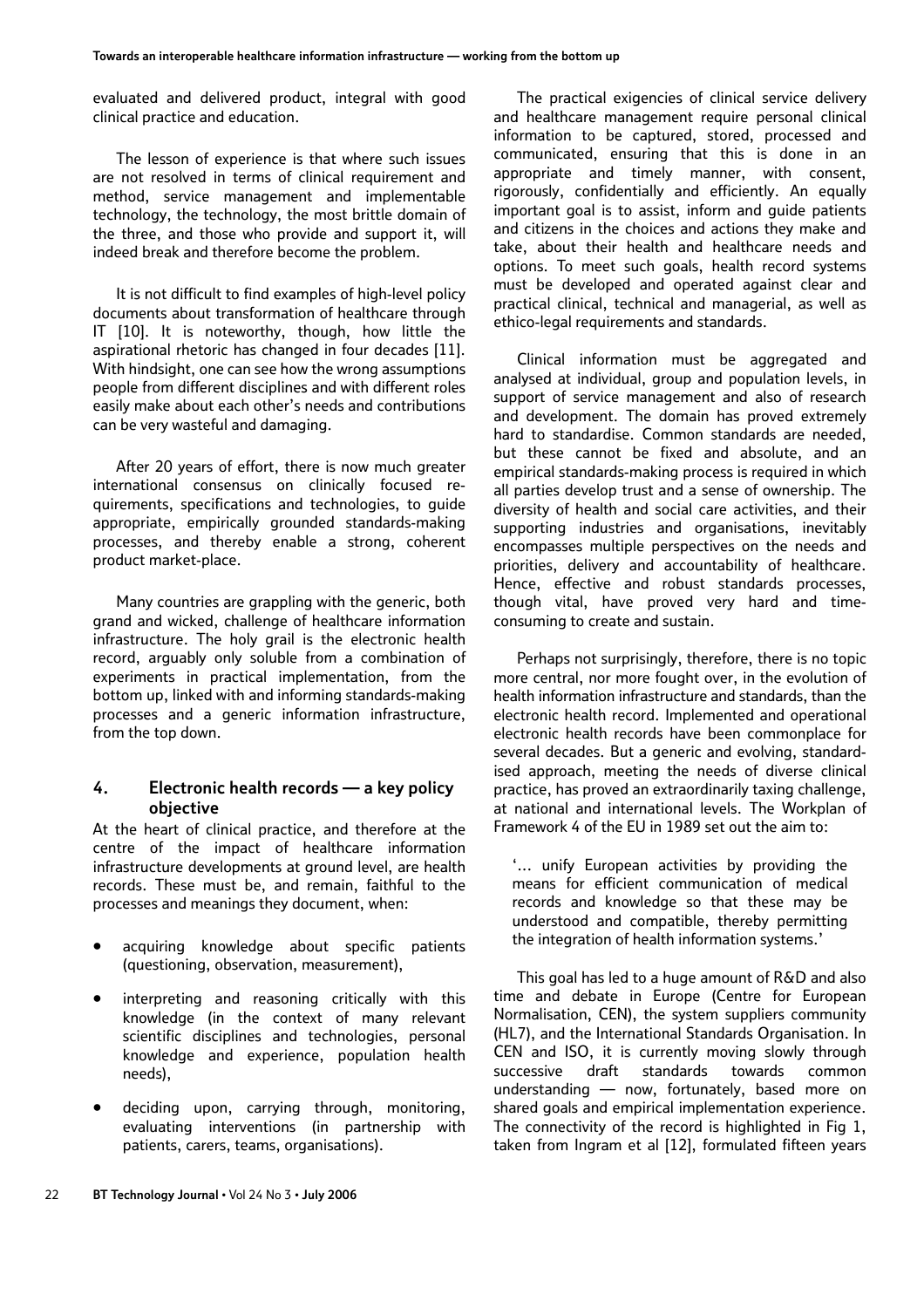

Fig 1 The domain of health record requirements formalised within the EU GEHR project [12].

ago at the outset of the founding research of the CHIME team on health record architecture. This research has been taken forward in successive projects (GEHR, Synapses, Synex, Medicate, 6WINIT) of the EU Framework Programme, in the UK eScience programme (CLEF, CLEF-Services), in the evolving healthcare record standards of CEN (TC/251) and ISO (TC/315), and in the *open*EHR Foundation. It places the record within its personal, clinical, technical and management requirements and context. It builds a rigorous formalism, generically adaptable to accommodate local customisation and evolution in time of so called clinical data archetypes, matched to carefully scoped and empirically validated terminologies, built to a common formalism and integrated around a common reference information model [13, 14].

If clinical meaning and context is to be expressed and communicated, confidentially, in electronic records, some such approach is needed. Professionals and patients must be helped and enabled to become much more involved, able to take responsibility for those areas of the enterprise that intimately relate to their roles in harmonising and advancing the quality of their practice and care. To begin to achieve this we require a new level of discipline and transparency of information systems and of the services they provide and support. The 'information utility' concept looks to a world of standardised services which better protects investments in information infrastructure, provides choice and customisation potential, and moves forward with evolving clinical need while maintaining technical viability.

When reviewing quality of care, there is a fine granularity of clinical information, including personal narratives of events, through which the meaning and context of events described are communicated in records and other communications. Such information may prove crucial in understanding and seeking to avoid critical incidents. It may not be possible to summarise or abstract this through codes or classifications while still retaining the relevant clinical context and meaning. A key issue is the extent to which electronic records must be capable of capturing this rich detail, to inform events or analysis elsewhere within the overall healthcare delivery system.

Health information products and services represent a huge and growing business, but health informatics has struggled to create a sustainable professional identity and academic priority. The industry requires a disciplined and professional approach from healthcare services purchasing its products and very often in the past has not had one.

Going to scale challenges leadership and organisational skills and competencies as well as the development, availability and sustainability of appropriate products and services from the industry. In building a more successful strategy for going to scale, practical implementation experience, knowing, and learning the lessons, must be given greater weight. If we push forward too quickly, many current software vendors will not be able to sustain their products, beset by accumulated entropy in hurriedly patched-up systems, crying out for unaffordable fundamental redesign.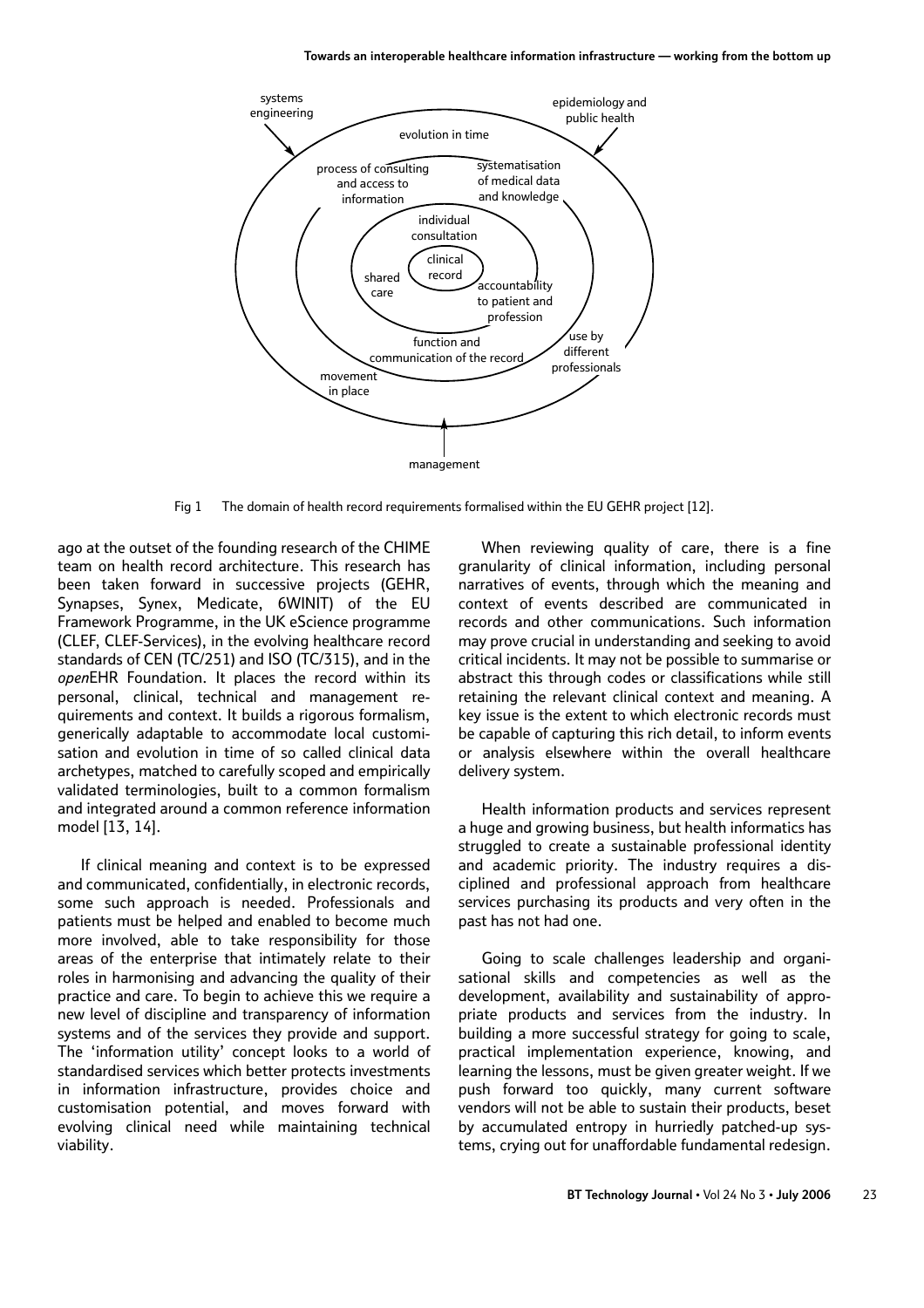Institutional investments in data, tightly coupled to such systems, will be at risk. However, we must face the fundamental changes in clinical information infrastructure implied by changing clinical needs, changing patient expectations and changing clinical service delivery. It is unlikely that this can be tidily managed without some, perhaps quite considerable, losses in the short term, in the interests of longer-term gains.

That said, the opportunities to make a transforming change, as the NHS now intends, are considerable, given the willingness at government level to make the necessary investments, in time, effort and money. The challenges can now be tackled with the benefit of experience from much pioneering innovation.

So what has academia to offer to these powerful programmes. In the remainder of this paper we will introduce two areas of current research in CHIME and describe the motivation and contribution of the work.

# **5. CHIME**

CHIME (the Centre for Health Informatics and Multiprofessional Education) [15] works at the intersection of clinical method, information technology and healthcare delivery and clinical research.

It is situated at the Whittington Hospital Campus of the Medical School of UCL, at Archway in North Central London. It brings together a wide-ranging research programme in health informatics and associated health service change and development, with undergraduate and post-graduate educational programmes covering topics in information, quality and governance for healthcare.

CHIME is founded on the principle that close contact with real healthcare needs and services must be the foundation of its research and teaching. We put this into practical effect. We have a long track record in national (Research Councils, DH) and international (EU Framework Programme) research as well as in international standards activities for the field (CEN, ISO, HL7, openEHR). On the other hand, our work is grounded in innovation and implementation of practical information systems and services required for healthcare and in the quality and governance frameworks within which these operate, for example:

- electronic records anticoagulant therapy, heart failure and chest pain management, linking hospital, High Street Pharmacy and PCTs/GP surgeries,
- $k$ nowledge management  $-$  international screening information resources about genetic variability and clinical implications of haemoglobin disorders,
- decision support development and evaluation of methods for diagnostic image interpretation,
- organisational development managing effective change.

CHIME offers part-time certificate, diploma and masters level courses in health informatics and risk management. Our student group is truly multiprofessional and drawn from across Europe and further afield. Many are seconded to, and funded on, the courses from full-time employment in the NHS. We are currently able to admit 20 students per annum to each programme and know, from our close contact with past students, that the qualifications are providing a springboard to rapid career advancement in the changing world of healthcare services that is emerging, internationally.

# **6. Case study 1 — anticoagulant therapy**

A key collaboration of CHIME has been with the cardiology department of the Whittington NHS Trust and the services it provides in partnership with primary care and pharmacy in North Central London. The issues we focus on here are:

- providing a shared clinical record and supporting critical decisions about drug prescribing,
- an experimental domain in which to study the clinical governance required for a new devolved service linking hospital doctors, GPs, pharmacists and the patients themselves in the shared care of patients,
- exploration of whether this provides an extensible paradigm for flexible management of chronic disease,
- shareable terminology linked with record architecture,
- experimental development of a generic information architecture and systems to join up the records of clinical services and professions working together in a new service context,
- an internationally credible demonstrator and test bed for the evolving new CEN/ISO and *open*EHR standards for health record architecture.

The population of the part of inner city London in which CHIME and the Whittington are based comprises a wide ethnic mix which poses an increased specific health risk — deaths from heart disease are more common in people from the Indian subcontinent and deaths from stroke are more common in African and Caribbean people. The boroughs have relatively high levels of deprivation, proven to increase the risks of heart disease through smoking, hyper-tension, raised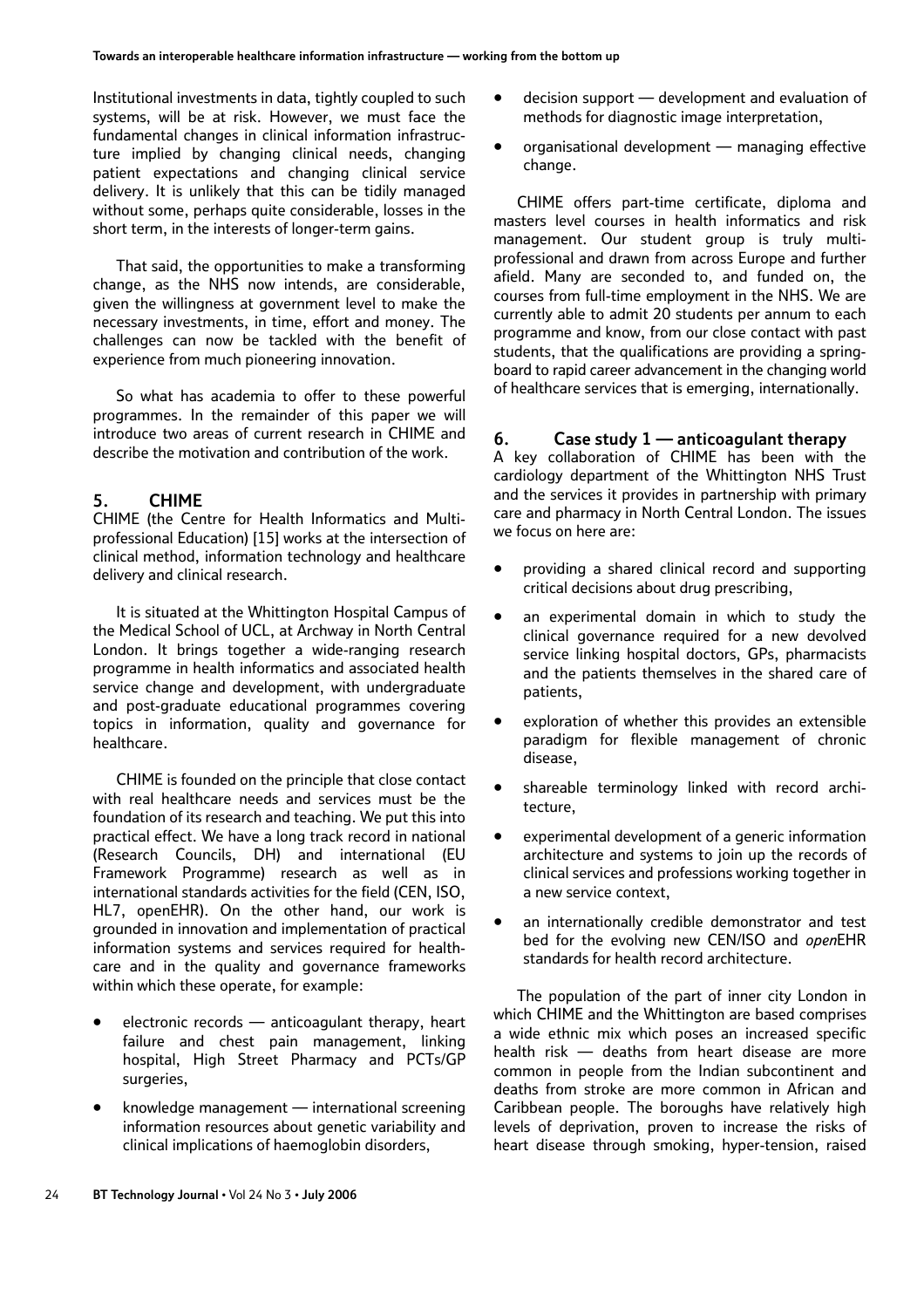cholesterol, diabetes, physical inactivity and poor nutrition.

There is an increasing need for anticoagulant and stroke-prevention services due to the improved detection and management of patients with irregular heartbeat such as atrial fibrillation. Warfarin has been shown to reduce the likelihood of stroke in such patients. However, warfarin does need to be carefully controlled by regular blood testing in order to ensure that the risks of haemorrhage and of anticoagulantrelated death, are minimised and the benefits of anticoagulation are maximised. A hospital based service is no longer necessary for the delivery of the service to patients who need careful monitoring as a result of:

- the development of a reliable near-patient testing device — this permits the monitoring of anticoagulation closer to the patient,
- the CHIME electronic advisory and management system — this ensures that the quality of anticoagulant control can be monitored by site of service delivery, by dosing clinician or by patient, while also ensuring that the up-to-date clinical information is available electronically to the authenticated clinician wherever the patient attends.

The use of warfarin is complex and requires close collaboration between primary care and secondary care clinicians. The NHS litigation authority has reported that medication errors involving anticoagulants fall within the top ten causes of claims against NHS Trusts. Anticoagulants were included in the Department of Health report 'Making Medication Practice Safer' (2004) as high-risk medicines that require the implementation of additional safety controls. The National Patient Safety Agency (NPSA) has completed a comprehensive literature review and a risk assessment exercise, undertaken with a multidisciplinary group on the use of anticoagulants in the NHS (Consultation Paper, 2006).

The principles on which we base our distributed service (Fig 2) have a number of characteristics:

- the patient will receive the anticoagulant monitoring care in the most convenient and safe place for them,
- the anticoagulant practitioner will be demonstrably well trained, up to date and able to offer a highquality service,
- the clinical details of the patient and the advisory and management system will be available in a timely manner to the practitioner,



Fig 2 The new model of anticoagulant therapy service delivery at community level, made possible by the supporting health record and decision support system developed in CHIME.

• the Clinical Governance arrangements will be implemented and learning processes enhanced.

Our goal over the coming months is to move towards a distributed service where the patients have their anticoagulant control managed in the following settings:

| Hospital setting for patients who are   | $10 - 20%$ |
|-----------------------------------------|------------|
| complex                                 |            |
| General Practice setting delivered by a | $20 - 30%$ |
| practice nurse or the GP                |            |
| <b>Community Pharmacy</b>               | $30 - 40%$ |
| Patient self-testing                    | $10 - 15%$ |
| Patient self-management                 | $10 - 15%$ |
|                                         |            |

The next phase of this service (Phase 5) in 2006 will build on the experience already gained at the Whittington. Fifteen years ago we developed our first electronic advisory and management system (Phase 1). Ten years ago we developed an outreach service in four Primary Care Centres (Phase 2). In January 2002 we developed a community pharmacy service in South Islington (Phase 3). In 2005 we started a service in Boots in Wood Green (Phase 4). After an initial successful pilot study a more developed service is now running with over 100 patients now being managed by community pharmacists. These pharmacists are also supplementary prescribers which has the merit of saving the patient a separate visit to their GP to obtain a prescription for warfarin. These distributed services in Primary Care or in the Community Pharmacy are supported by the hospital anticoagulant service (clinician and haematology laboratory).

The distributed services are supported by the CHIME developed electronic management and advisory system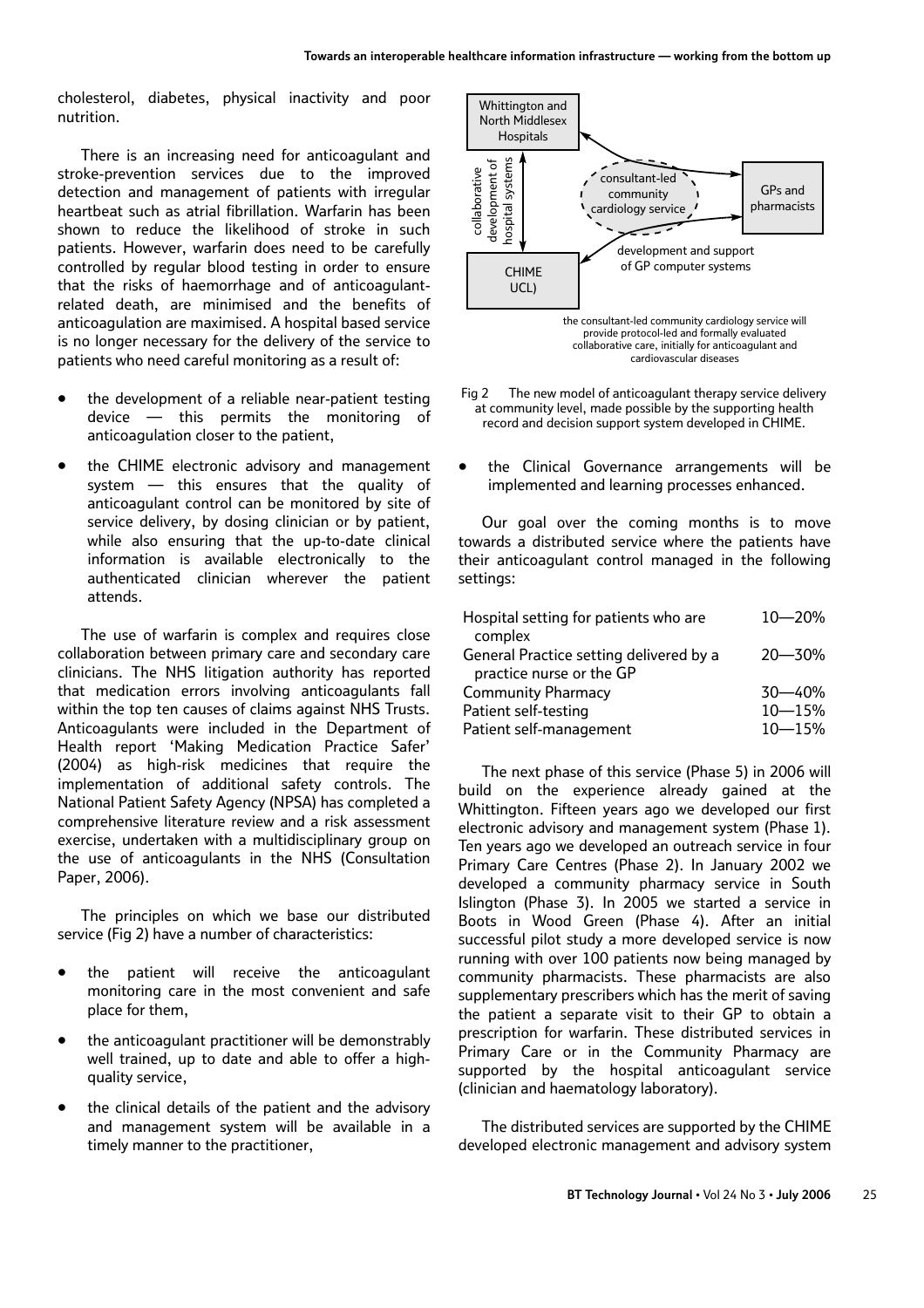for anticoagulation and stroke prevention, which is one of a suite of modules using the same supporting electronic health record (EHR) (see Fig 3). The EHR server is sited at the Whittington Hospital and supported by the IM&T Department. It is a secure, federated, Web-enabled system available to any authorised clinician wherever they are situated, whether this is in the hospital environment or in primary care. It draws on experience of over a decade of European Framework Programme and UK national eScience programme work. It is a unique, clinically useful, secure, robust, information management system, which has now been in clinical use for over five years. It plays a key role in the delivery of the Clinical Governance agenda. It is also suitable for other long-term conditions, and has already been applied to heart failure and chest pain management, where the overlaps with anticoagulant treatment are considerable.

The model of the patient self-testing and selfmanaging, in their home or elsewhere is now being developed as part of phase 5 of the collaboration. A number of suitable patients have been identified and they are keen to participate. The service will need to be set up as a pilot at the outset. This service will be evaluated before it 'rolls out' to a wider group. We intend to evaluate two educational packages in the next months and use the outcome of this to inform our future steps.

#### *6.1 Project support*

The CHIME research over a fifteen year period on the information architecture, record standards and clinical data repository demonstrators has come from MRC, EPSRC, EU and DTI research grants. Funding for research focusing on Patient Groups has come from the SDO programme of DH, and on operational research on service delivery in association with the DH CORU Unit. A technology demonstrator for IPv6 networking was funded by the EU.

#### *6.2 Case study — conclusions*

This case study provides a well-proven example of how local innovation in clinical service, partnering research teams in health informatics, has led to fundamental change in the delivery of clinical services, sustained, iteratively, in an experimental setting where all aspects have been evaluated and progressively refined through many generations of research projects. There has been successful evolution, too, in the capacity and preparedness of local cardiology, GP and pharmacy staff to participate. The cohort of patients managed in this way provides an ongoing, unique resource for studying and refining the interaction between the informatics innovation and service delivery, and is a leading international demonstrator of the state of the art in interoperable health records and decision support.

#### **7. Case study 2 — the accessible publishing of genetic information (APoGI)**

The Whittington Hospital, working with the UCL Department of Primary Care and CHIME, has a longstanding reputation for its leading international roles in developments in care for patients with thalassaemia and the supporting screening, counselling and advisory services for patient and at-risk communities.

The work in CHIME since 1997, funded by grants from the Wellcome Trust and DH, has focused on:



Fig 3 Federated record for anticoagulant therapy — schematic diagram of the software components.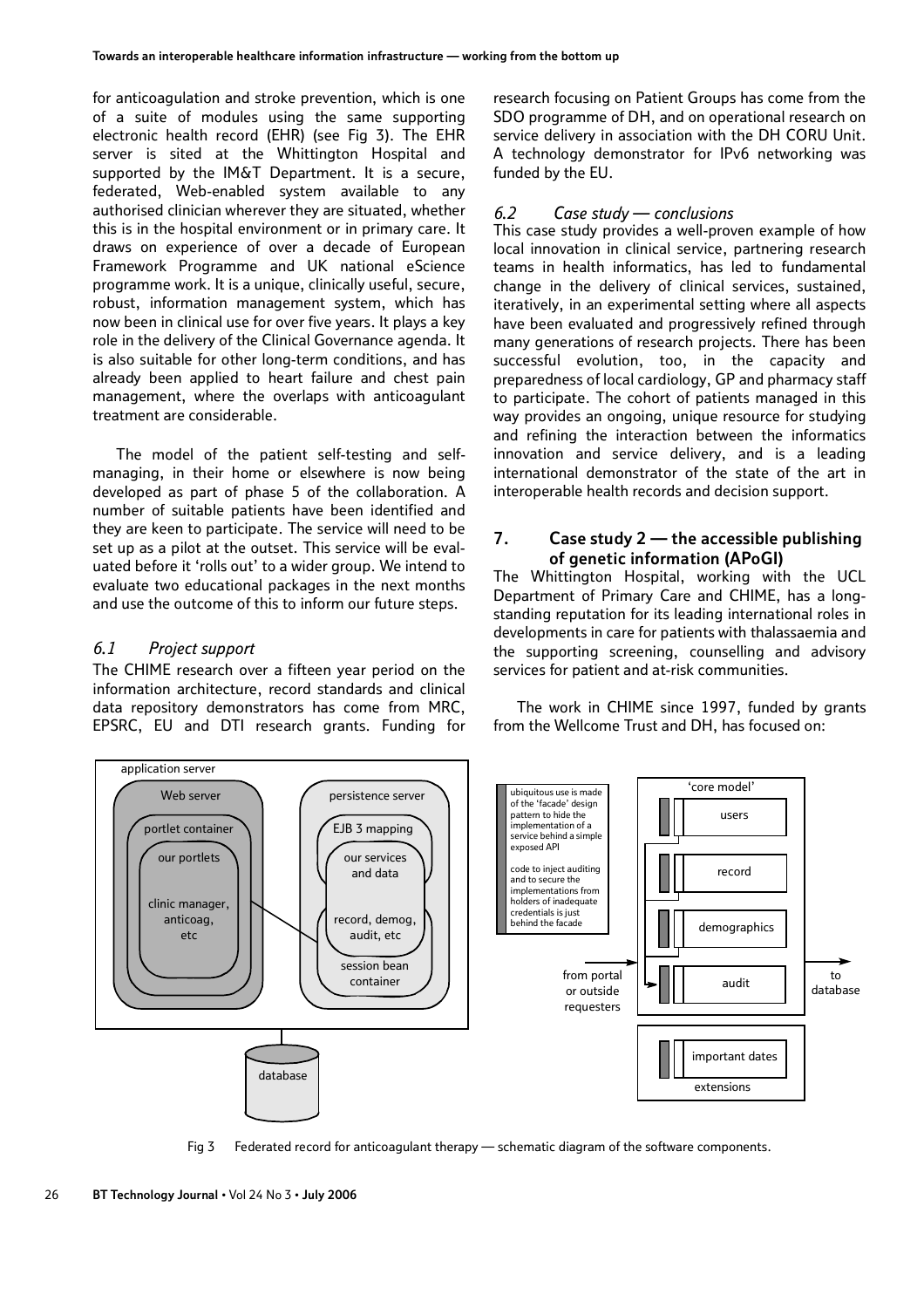- experimental development of novel methods for managing, and making available to patient and professional communities, a large volume of information relevant to genetics advisory services about thalassaemia, in a flexible and sustainable way applicable to other similar disorders,
- working with patient and professional communities, locally, nationally and internationally, to be aware of and represent their perspectives and choices on these information services,
- building an information model to enable capture, curation and dissemination of new knowledge arising in screening for haemoglobin gene variants,
- supporting education and training for a national screening programme.

The team has been brought together from local clinical service leads, a national network of specialist clinical advisors, local and national patient groups, and an international network of associates and visiting academics to CHIME from all parts of the world. The work is recognised by the designation of Professor Modell's team in CHIME as a WHO Collaborating Centre for community control of inherited disorders.

#### *7.1 Clinical and scientific context of the work*

There is rapid progress in understanding the organisation of DNA into genes and chromosomes, and clinical molecular studies indicate that all human genes have hundreds of variants with important (though often different) health implications (see Figs 4 and 5). Techniques for screening DNA for thousands of variants are also in an advanced stage of development. In the coming decades these advances will coalesce into a body of knowledge giving unprecedented understanding of the biological basis of health and disease.



 Fig 4 A DNA variant may be present on only one chromosome, and may or may not have a perceptible clinical effect in a single dose.



Fig 5 DNA variants are usually capable of being inherited in a double dose, which is highly likely to intensify any clinical effect they may have.

The new knowledge will offer previously unthought-of diagnostic opportunities, e.g. in screening for risk of single gene disorders, in identifying the genetic component in common diseases (cancer, cardiovascular disease, etc), and in therapeutic developments including pharmacogenetics and gene therapy. There will necessarily be pervasive changes throughout medicine.

In 1984, on the basis of a careful study of the challenges involved, WHO recognised the following generic problems — which are even clearer today than they were then:

- a public health perspective is lacking within medical genetics, with a reciprocal absence of medical genetics from the public health agenda,
- although information is the principal intervention in genetic counselling, there has been no systematic investigation of the requirements for acquisition, standardisation, processing and provision of genetic information for health workers and the public,
- there is no clear framework for promoting genetic approaches at the primary healthcare level,
- there is a lack of over-arching guiding principles and general concepts  $-$  in their absence, the diversity of the professional groups involved leads to fragmented thinking and difficulty in reaching consensus.

WHO therefore recommended that a science of community genetics should be developed to integrate genetic and public health approaches, define principles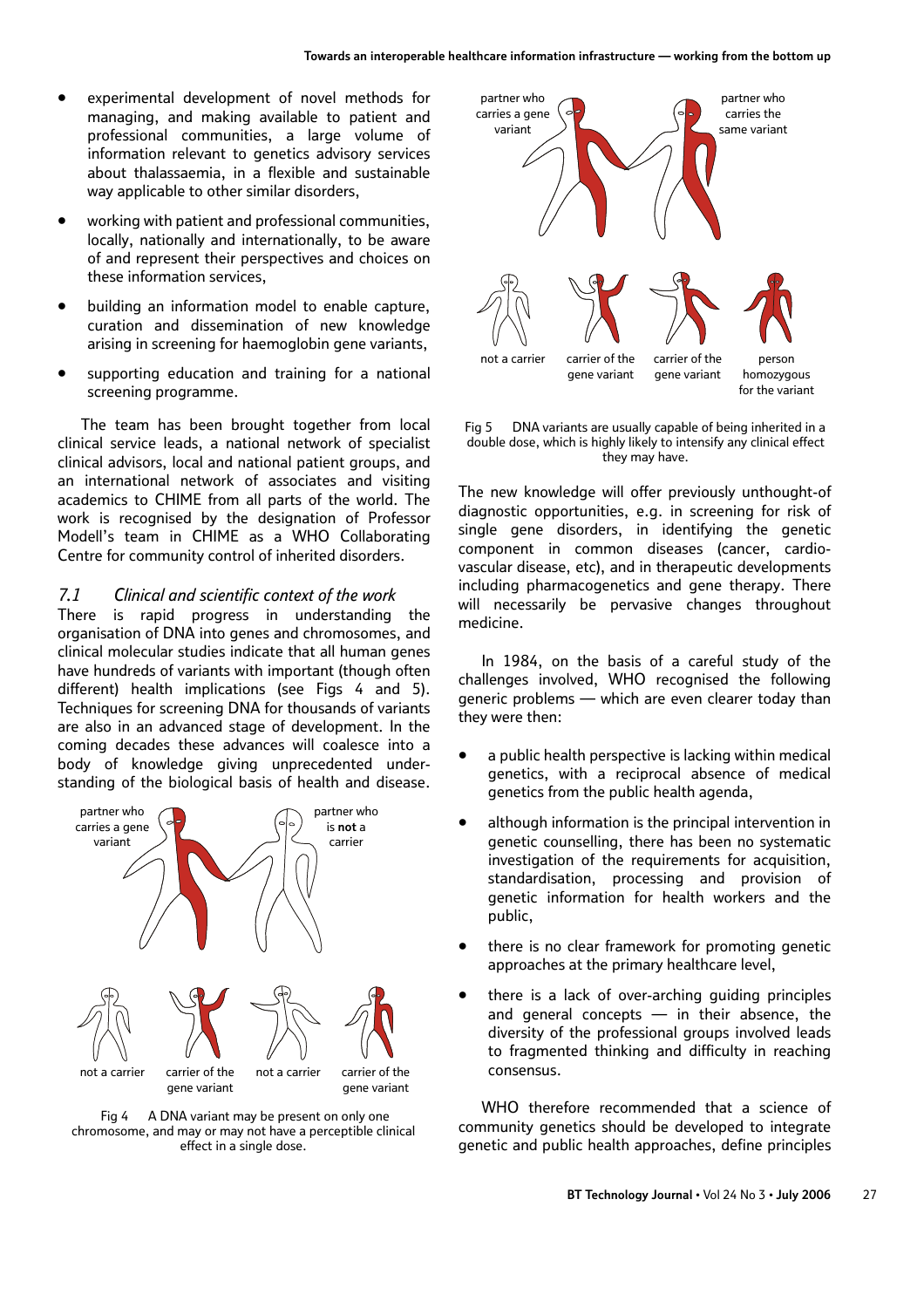and basic concepts, and create methods and instruments, for example, for the following purposes:

- describing the epidemiology of genetic disorders in terms useful to clinicians and health service planners,
- cost analysis describing the financial clinical and psychosocial burden of genetic disorders,
- audit using registers to monitor service delivery and take-up,
- providing genetic information for health workers, patients and the public,
- developing healthcare infrastructures for delivering genetic testing and population screening.

We need to develop information systems both for making full information available to patients and the public, and for continuing consultation with the community on the uses they wish to make of the genetic information. The work also needs to address methods for obtaining information on patients' choices, and for providing information to health workers and the community.

#### *7.2 The haemoglobin disorders*

Haemoglobin is a relatively small protein molecule that is easy to obtain in an almost pure form because it is highly concentrated in red blood cells. As a result it has played a key role in molecular genetics research, firstly giving access to protein structure and later to the first direct studies on human DNA. The globin genes are presently the best understood of all human genes. There are currently around a thousand known haemoglobin gene variants. They fall into two groups those leading to under-production of a haemoglobin subunit cause a thalassaemia, those altering the structure of a subunit lead to an abnormal haemoglobin.

#### *7.3 Registers as genetic public health tools*

The UK thalassaemia (patient) register and the UK register of prenatal diagnoses for haemoglobin disorders have provided information on (almost) all affected children born, and all terminations of pregnancy for thalassaemia. Thus between them they provide data on the outcome of all known affected conceptions, summarised in Fig 6 — probably a unique picture, as it provides information on the outcome of almost all affected conceptions since thalassaemia first arrived in the UK in the late 1940s.

However, WHO had also suggested that audit should include both assessment of the effect of the service on the affected birth rate, and follow-up of the



Fig 6 Outcomes over time for known affected pregnancies in the at-risk population.

affected infants born, to assess which births reflected informed choice on the part of the parents, and to locate problems in service delivery. In the UK, this recommendation was implemented in the National Confidential Enquiry into Genetic Counselling (CEGEN), co-ordinated by Professor Rodney Harris.

In the CEGEN thalassaemia module, informed choice was defined as the objective of the service, and the offer of prenatal diagnosis as the key indicator. The two thalassaemia registers were used to identify all couples with an affected pregnancy in 1990—94, and 88% of the case notes were studied by the Confidential Enquiry team. The results showed that prenatal diagnosis had been offered in every pregnancy to only 50% of at-risk couples (with large regional variations).

Failure to detect risk was unavoidable in only 7% of these cases. A wide range of errors were identified, the most common being failure to test the woman or her partner, or to inform them, and including carrier misdiagnosis, clerical errors, and losing the information once it had been obtained. Most of the errors clearly reflected absence of a local screening policy and defined line of responsibility, and indeed a subsequent study showed that 65% of the 134 district health authorities in England did not have any written policy applying to the haemoglobin disorders.

# *7.4 Financial cost of failing to deliver the service appropriately*

In certain countries, the early introduction of screening and prenatal diagnosis, and a strategy that ensures that all at-risk couples are informed prior to reproduction, has pinned the total annual cost of thalassaemia services at about 10% of the potential final level. In contrast, in the UK, inefficient service delivery related to absence of a national screening policy, and adoption of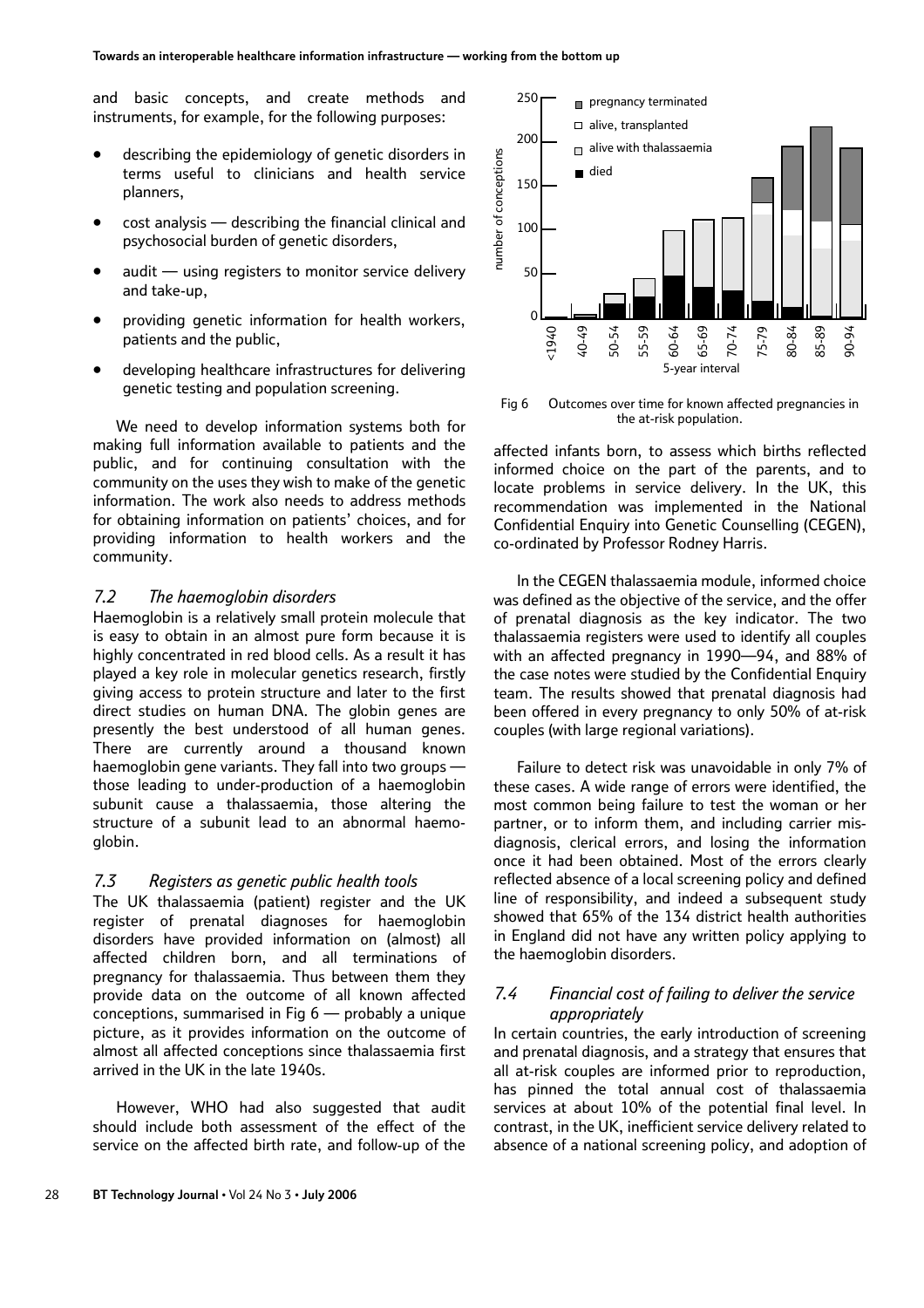antenatal screening as the only approach, had allowed costs to reach 50% of the anticipated level in the absence of prevention. The findings also make a point that applies equally for cystic fibrosis screening — the ultimate economic benefits of introducing the service are steadily eroded with every year's delay in introducing it. Improved service delivery requires greater involvement of primary healthcare.

#### *7.5 Information requirements for supporting basic genetic services in primary healthcare*

Genetic counselling requires both genetic knowledge and counselling skills. Though many primary care workers have counselling skills, they lack access to the precise genetic information that would permit them to provide basic genetic counselling. Our hypothesis is that primary care workers will be able to meet the challenge of providing appropriate genetic advice if quality information is readily available to them through an Internet-based expert information system.

Fortunately in the UK there is a network of trained sickle cell and thalassaemia nurse-counsellors, who may be seen in some senses as a proxy for primary care teams. When consulted, the counsellors emphasised that information materials should be:

- diagnosis specific (i.e. genotype specific),
- equally available for rare and common diagnoses,
- designed to match each step in the screening cascade,
- graded to clients' range of education and desire for information,
- available in a range of languages.

It was relatively simple to produce a standardised carrier information leaflet, and a fuller carrier booklet, for each of these diagnoses. However, the most important genetic advice they contain is to ask the partner to have a carrier test. Consequently, once the partner has been tested, couples need diagnosisspecific leaflets with information on their particular genetic risk, if they have one. The most usual outcome is that the partner is not a carrier, but in fact they may carry any one of the 12 chosen mutations for which pilot materials were developed, or even a very rare mutation. Thus it proved necessary to produce 12 such leaflets for each carrier diagnosis. An example of an information sheet for an unusual combination is shown in Fig 7.

# *7.6 Information system for the haemoglobin disorders, in process of development*

The partners in this enterprise so far are the UCL Department of Primary Care and Population Sciences, the CHIME, the European Bioinformatics Institute, and the WHO non-communicable diseases programme. The



Fig 7 Example patient leaflet generated by the APoGI system.

product so far is the set of pilot information materials available at the Accessible Publishing of Genetic Information (APoGI) Web site (see Fig 8) [16].

Circumstances favoured the development of an information system for haemoglobin, because the necessary collaborations and datasets are already largely available as a result of the WHO recommendations. Our vision is that the haemoglobin prototype could be extended to other inherited conditions, because it is designed as a template that can be applied for any DNA-based (or equivalent) genetic diagnosis.

We believe this approach will prove widely applicable because it is urgently needed, and the advent of electronic health records will facilitate accumulation and banking of data. In addition, patient support associations are well aware of the need for quality information, and can mobilise extensive voluntary support from the public and among health workers.

#### *7.7 Case study — conclusions*

To achieve equitable delivery of genetic testing to the community, government policies, a focus on primary healthcare, and supporting information systems are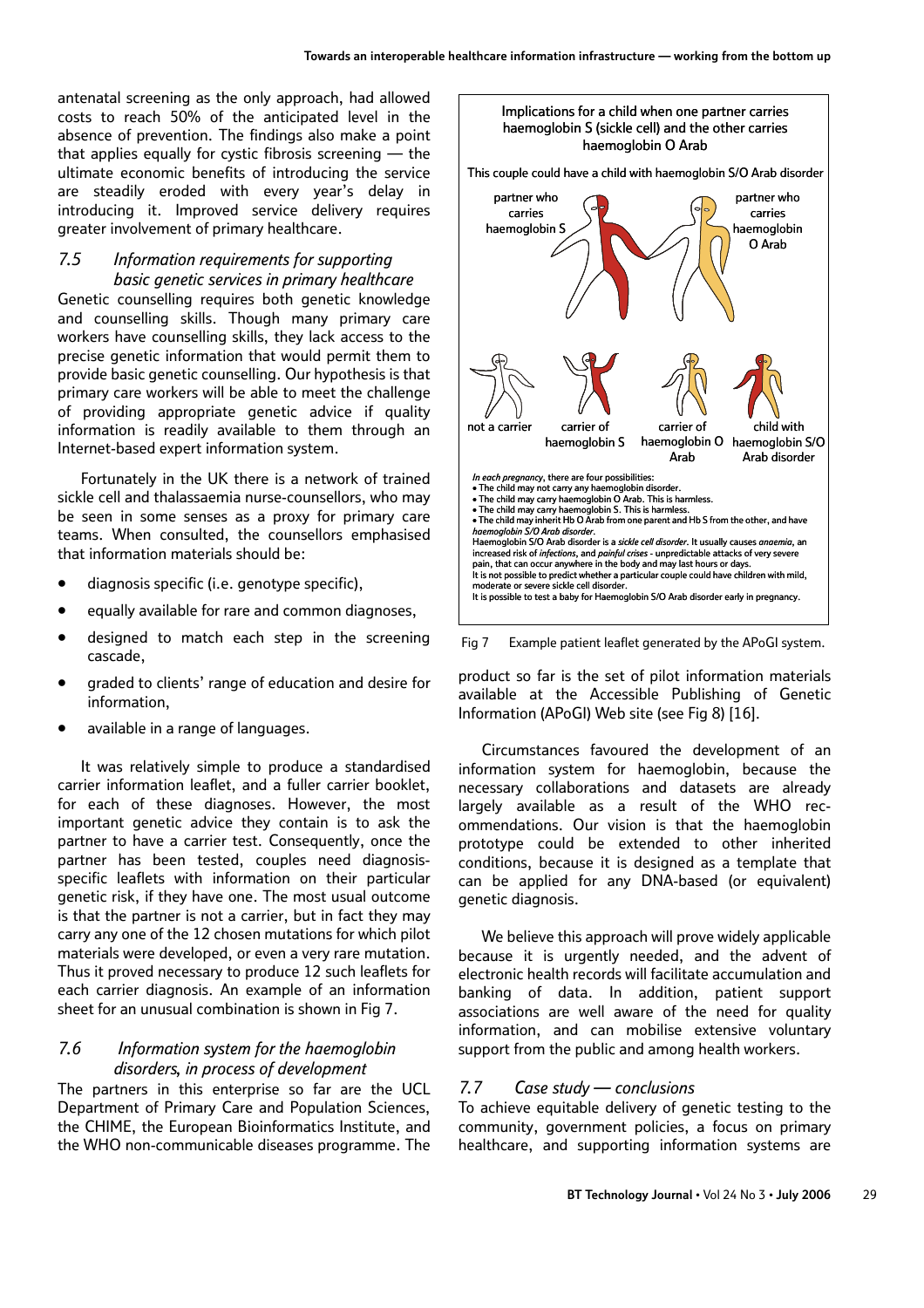**Towards an interoperable healthcare information infrastructure — working from the bottom up**



Fig 8 The range of information resources, ultimately linked with the electronic health record, developed to manage information for patients about haemoglobin disorders.

needed, including electronic healthcare records, linking basic scientists with service providers and the community. If such a system is developed, it only needs to be done once world-wide, and there is a clear need for international harmonisation.

#### **8. Future directions**

The engagement of industry in national healthcare infrastructure developments has necessarily focused on delivery of infrastructure planned and managed from the top down. As emphasised in this paper, that is not the direction in which sustainable innovation originates and disseminates in healthcare. Hence, attention needs now to focus on how these, both necessary but neither independently sufficient, top-down and bottom-up processes can be better harmonised because at present they tend to collide. Academia is good at bringing diverse expertise to bear on innovation; industry on building capacity and achieving the benefits of scale in affordable and sustainable services. Standards require a practical and pragmatic approach, built on an iterative and experimental approach to implementation of clinical systems at progressively greater scale. This requires academic, professional and industrial teams, working together, practically, but within a framework of governance which legitimises the experiments and the learning that are needed.

Future activities in CHIME along these lines include:

• building activities such as *open*EHR and APoGI as world-wide, clinically driven communities focused on achieving benefits for patients and practitioners, and building spin-off companies and industry collaborations for proven CHIME technologies and IPR,

- research on the broader information needs and service acceptance of the anticoagulant therapy service, for the communities of patients and professionals served,
- research on service change and dissemination of innovation,
- research and development for model clinical research data repositories (e.g. UCL/ICH Centre for Child Health Epidemiology, UKCRC Neurodegenerative diseases research network, MRC data sharing initiative, infectious diseases networks) based on the draft international standard health record architectures arising from research and implementation experience in CHIME, and making these interoperable with key national clinical trials and longitudinal clinical research studies of the Research Councils and DH,
- ontology and development of clinical knowledge resources, interoperating with standardised health record architecture,
- development under contract of Web support for national education programme for screening services for sickle cell disease and thalassaemia.

Finally, Fig 9 indicates the scope of interaction between operational healthcare information and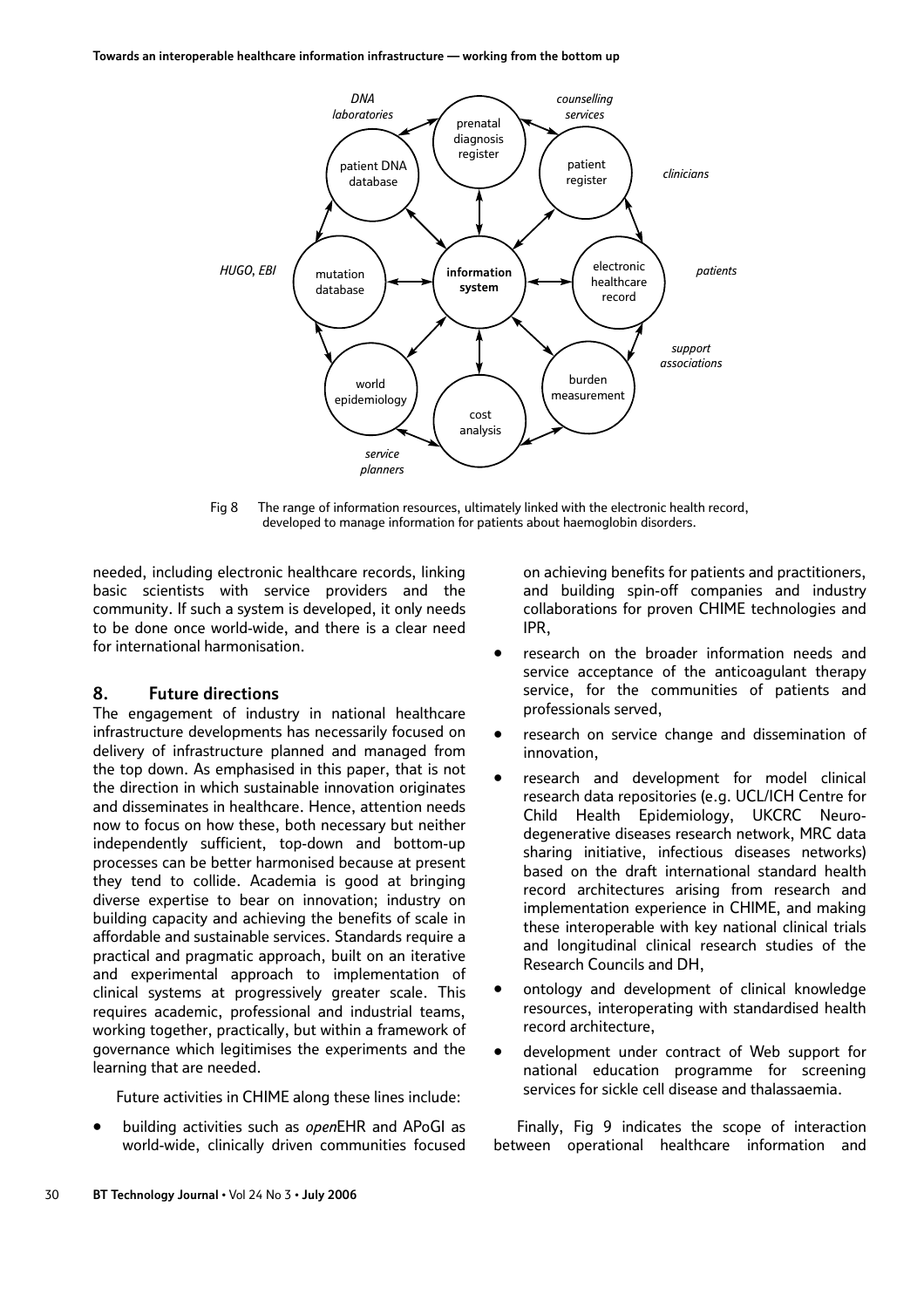

Fig 9 The competing pressures on healthcare and clinical research information infrastructure that need to be bridged.

research studies. It is of strategic importance for the UK that the NHS information infrastructure be developed consistently as a unique test-bed for enabling research where health records and laboratory and epidemiological datasets may be correlated and tracked, safely, over long periods of time.

#### **References**

- 1 Zimmerli W C: 'Who has the right to know the genetic constitution of a particular person', in Human Genetic Information: Science, Law and Ethics, Ciba Foundation, London, UK, pp 93—110 (1990).
- 2 Johnson S P and Friedman R A: 'Bridging the gap between biological and clinical informatics in a graduate training programme', Journal of Biomedical Informatics (in Press) (2006).
- 3 'The Computer-Based Patient Record an Essential Technology for Healthcare', Computer-based Patient Record, Institute of Medicine (1991).
- 4 Blendon R J, Schoen C, DesRoches C, Osborn R and Zapert K: 'Common Concerns Amid Diverse Systems: Health Care Experiences In Five Countries', Health Affairs, 22, No 3, pp 106-121 (2003).
- 5 Rittel H J and Webber M M: 'Planning problems are wicked problems', in Cross N (Ed): 'Developments in Design Methodology', Wiley, pp 135—144 (1984).
- 6 'For Your Information A Study of Information Management and Systems in Acute Hospitals', The Audit Commission, HMSO Publications, London, UK (1995).
- 7 Rosleff F: 'European Healthcare Trends: Towards Managed Care in Europe', Coopers & Lybrand, London (1995).
- 8 Kennedy I: 'Learning from Bristol: the report of the public inquiry into children's heart surgery at the Bristol Royal Infirmary 1984 -1995', Command Paper: CM 5207, The Stationery Office Limited (July 2001) — http://www.bristol-enquiry.org.uk/
- 9 Walker J, Pan E, Johnston D, Adler-Milstein J, Bates D W and Middleton B: 'The Value of Healthcare Information Exchange and Interoperability', Health Affairs, Web Exclusive (January 2005).
- 10 'eHealth making health care better for European citizens', Commission of the European Communities, SEC(2004)539 (April<br>2004) - http://europa.eu.int/information society/doc/qualif/ http://europa.eu.int/information\_society/doc/qualif/ health/
- 11 'Computer Technology in Medical Education and Assessment', Background Report, Office of Technology Assessment, Congress of the United States, Library of Congress, (1979).
- 12 Ingram D: 'The Good European Health Record', in Laires M, Ladeira M and Christensen J (Eds): 'Health in the New Communications Age', IOS Press, Amsterdam, pp 66—74 (1995).
- 13 Grimson J, Grimson W, Berry D, Stephens G, Felton E, Kalra D, Toussaint P and Weier O W: 'A CORBA-based integration of distributed electronic healthcare records using the synapses approach', IEEE Trans Inf Technol Biomed, 2, No 3, pp 124-38 (September 1998).
- 14 Ingram D, Lloyd D, Beale T, Schloeffel P, Heard S and Kalra D: 'The openEHR Foundation', — http://www.openehr.org/
- 15 CHIME (and also for information on GEHR Project, Synapses Project, Synex Project, CLEF Project) — http://www. chime.ucl.ac.uk/
- 16 APoGI http://www.chime.ucl.ac.uk/APoGI/